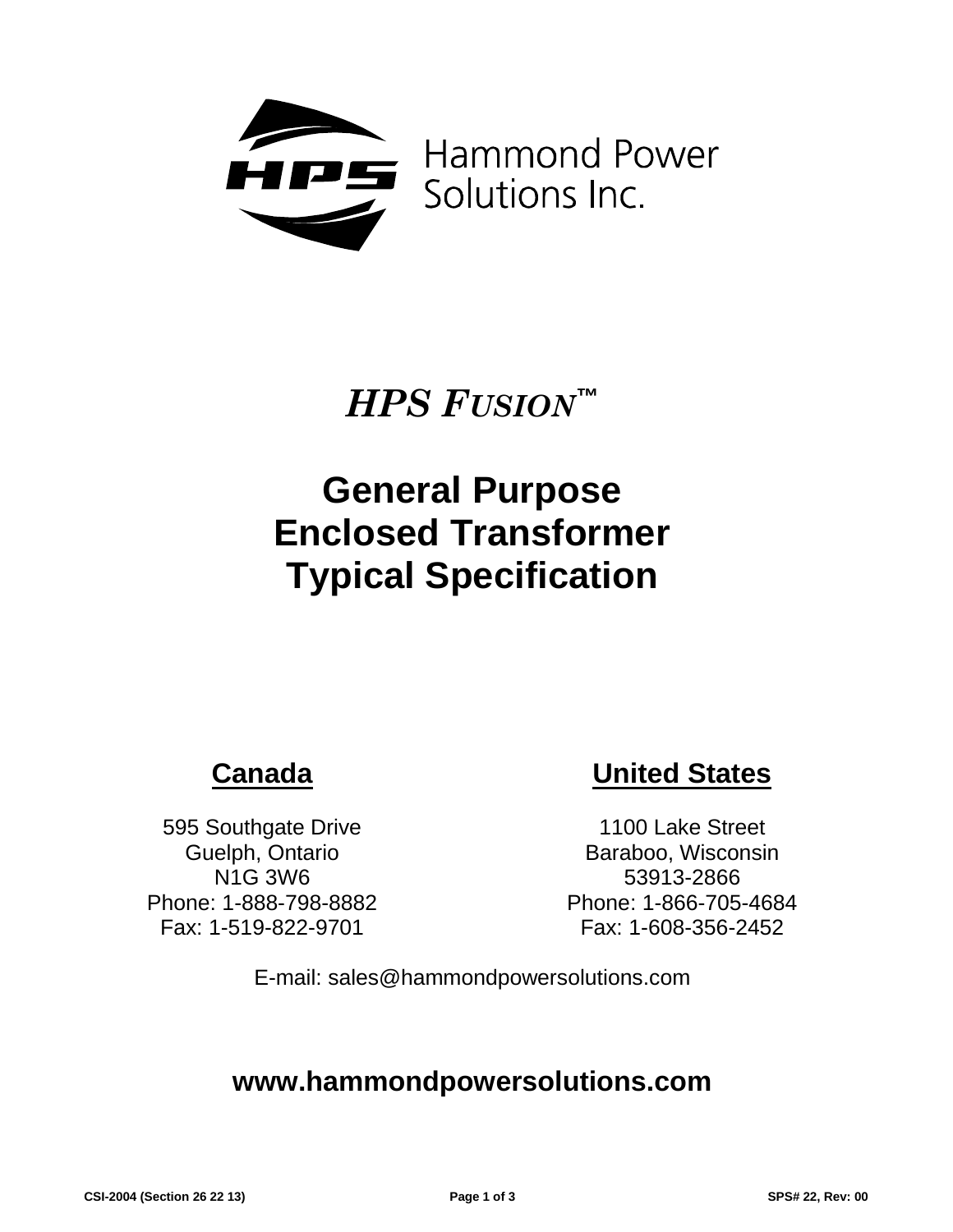# **1 GENERAL**

## 1.1 SCOPE

- A This section defines enclosed, general purpose enclosed transformers as indicated.<br>B Transformers shall be designed, constructed and rated in accordance with NEMA S
- Transformers shall be designed, constructed and rated in accordance with NEMA ST-1, UL 506, CSA C22-2 No. 66 and IEC 989 standards.

### 1.2 RELATED DOCUMENTS

A Drawing and general provisions of the Contract, including General and Supplementary Conditions and Division 1 Specification Sections, apply to this Section

#### 1.3 REFERENCES

- A UL (ANSI/UL 506)<br>B CSA (C22-2 No. 6
- B CSA (C22-2 No. 66)<br>C NEMA (ST-1)
- $\begin{array}{cc}\n\mathsf{C} & \mathsf{NEMA}(\mathsf{ST-1}) \\
\mathsf{D} & \mathsf{IFF}.\mathsf{989}\n\end{array}$
- **IEE 989**

#### 1.4 SUBMITALS

- A Submit shop drawing and product data for approval and final documentation in the quantities listed according to the Conditions of the contract.
	- i Customer name. Customer location and customer order number shall identify all transmittals.
	- ii Product Data including VA rating, temperature rise, detailed dimensions, primary & secondary nominal voltages, primary & secondary voltage taps, inrush, unit weight, warranty.

#### 1.5 STORAGE AND HANDLING

- A Store and handle in strict compliance with manufacturer's instructions and recommendations. Protect from potential damage from weather and construction operations.
- B Handle transformer using proper equipment for lifting and handling.

#### 1.6 WARRANTY

A The transformer shall carry a 15 year limited pro-rated warranty. (For details, refer to the manufacturers published warranty)

#### **2 PRODUCTS**

#### 2.1 GENERAL CONSTRUCTION:

- A Single phase general purpose transformers shall be enclosed. All single phase transformers shall be constructed with computer designed copper wound coils and a single core.
- B Transformers shall be designed, constructed and rated in accordance with UL, CSA, and NEMA standards. If shipping to Europe, transformer will also have to be manufactured in accordance to CE standards and carry a CE mark.

#### 2.2 VOLTAGE AND VA REQUIREMENTS:

- A Primary & Secondary Voltage combinations: [600/480-120x240][600-12x24][240x480-120x240][240x480-24][120X240-12X24] [380/347120x240][380/347-12x24][277-120][208X416-120X240][208X416-12X24] [other] Volts
- B VA Rating: [50][100][150][250][350][500][750][1000][1500][2000][3000][5000][other] VA
- C System Frequency: [60][50][other] Hertz